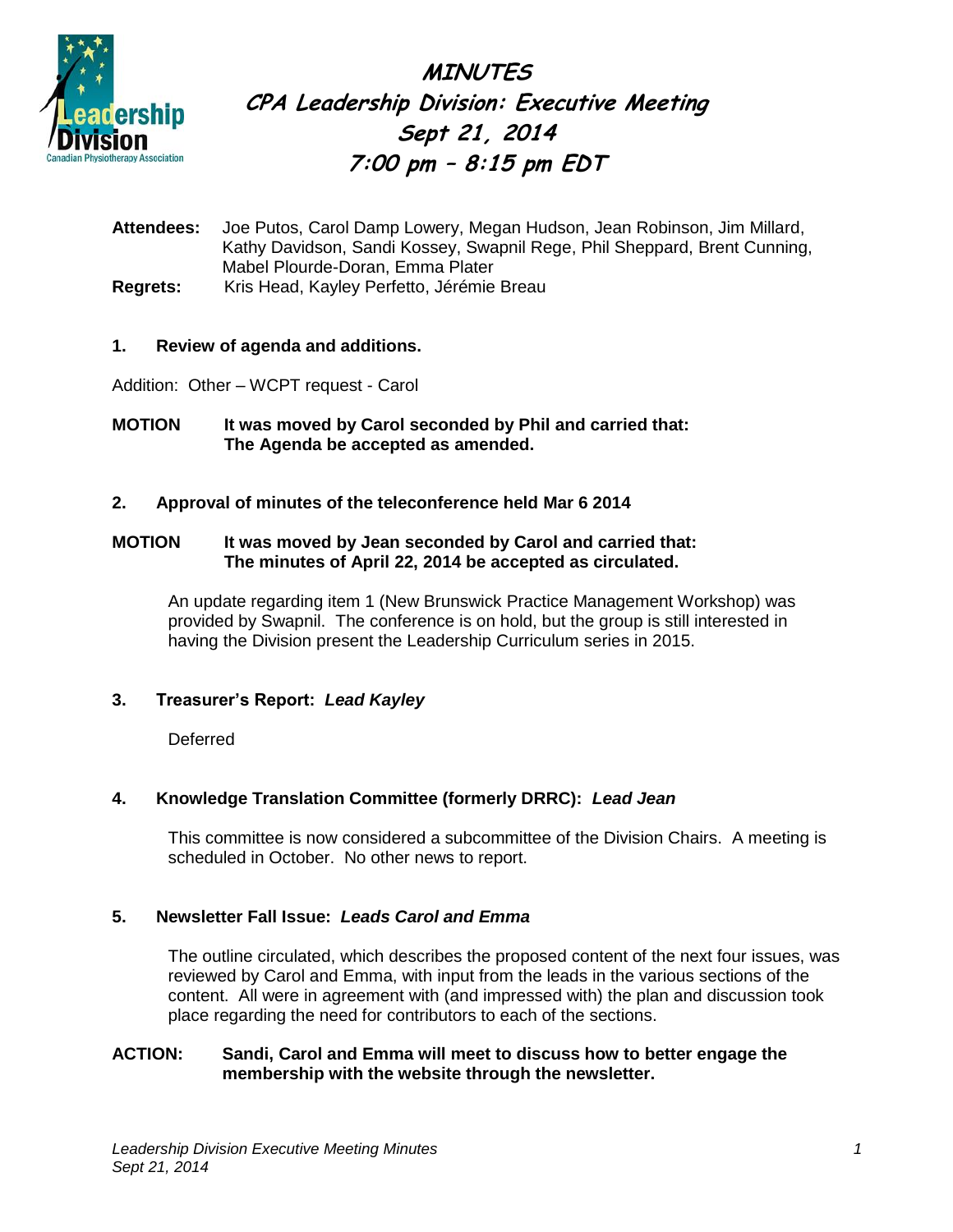## *6.* **Website:** *Lead Sandi*

Sandi reported that she is still familiarizing herself with the website and the options available. She has requested information from CPA re. analytics data in order to measure any change before and after a push to increase member engagement with the website through various means.

A twitter link has been added to each page, and Sandi requested any graphics/photos available be sent to her for inclusion in the webpages.

#### **ACTION: All Executive members to review the website pages as though it is their first time seeing it, and send any suggestions for changes to Sandi.**

## *7.* **Chair's Report:** *Lead Joe*

- *7.1* **Membership Survey Results:** Joe reported that he is still collating the results and will report on them as soon as they are complete.
- *7.2* **Executive Roles and Responsibilities:** Joe discussed briefly the circulated document identifying each member's role and responsibility. This document will eventually be posted on the website.

#### **ACTION: Each member to review the document and let Joe know if they would like additional areas added, or if they would like to be included in any additional areas.**

- *7.3* **Strategic Plan:** The current strategic plan for the division through to 2015 was circulated and discussed briefly.
- *7.4* **Congress Communication Course (Narrative Medicine):** The proposal for this course (scheduled for two 2-hour sessions) will be finalized and submitted to CPA by due date for submissions. An edited version of the proposal will be included in the October newsletter.
- *7.5* Leadership Retreat: It is hoped that a retreat can be organized to allow all members to meet and discuss leadership division issues and activities.

#### **ACTION: Joe to meet with Kayley to discuss the budget and whether finance are available to support attendance.**

#### **8. Other**

*8.1* **WCPT Request:** Carol reported that she and Lynne were approached to submit a proposal to deliver the leadership curriculum at WCPT Congress in Singapore in May 2015. While receiving such a request is an honour, funding is not available through the division to allow for travel, accommodation and registration for Carol and Lynne, and Carol was unsure even if she would be available to attend. It was agreed that a division goal will be to have sufficient funds to